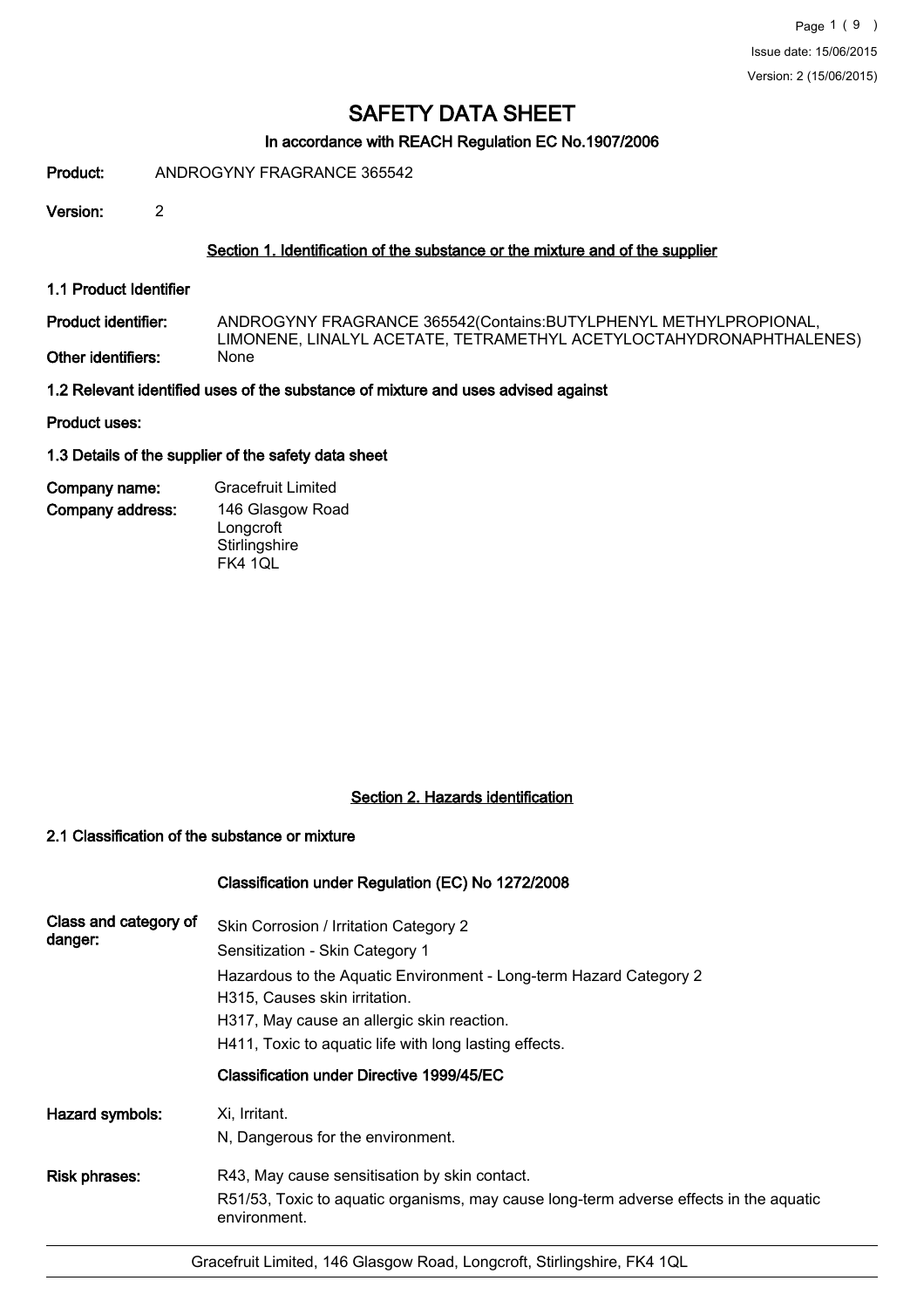## In accordance with REACH Regulation EC No.1907/2006

Product: ANDROGYNY FRAGRANCE 365542

Version: 2

## 2.2 Label elements

| Signal word:                 | Warning                                                                                                                                                                                                                                                                                                                                                                                                                                                                                                                                                                                                                                                  |
|------------------------------|----------------------------------------------------------------------------------------------------------------------------------------------------------------------------------------------------------------------------------------------------------------------------------------------------------------------------------------------------------------------------------------------------------------------------------------------------------------------------------------------------------------------------------------------------------------------------------------------------------------------------------------------------------|
| Hazard statements:           | H315, Causes skin irritation.<br>H317, May cause an allergic skin reaction.<br>H411, Toxic to aquatic life with long lasting effects.                                                                                                                                                                                                                                                                                                                                                                                                                                                                                                                    |
| Supplemental<br>Information: | EUH208, Contains CITRONELLOL, COUMARIN, PINENES, BETA-PINENES,<br>METHYLENEDIOXYPHENYL METHYLPROPANAL. May produce an allergic reaction.                                                                                                                                                                                                                                                                                                                                                                                                                                                                                                                 |
| Precautionary<br>statements: | P261, Avoid breathing vapour or dust.<br>P264, Wash hands and other contacted skin thoroughly after handling.<br>P272, Contaminated work clothing should not be allowed out of the workplace.<br>P273, Avoid release to the environment.<br>P280, Wear protective gloves/eye protection/face protection.<br>P302/352, IF ON SKIN: Wash with plenty of soap and water.<br>P333/313, If skin irritation or rash occurs: Get medical advice/attention.<br>P362, Take off contaminated clothing and wash before reuse.<br>P391, Collect spillage.<br>P501, Dispose of contents/container to approved disposal site, in accordance with local<br>regulations. |



## Section 3. Composition / information on ingredients

### 3.2 Mixtures

## Contains:

| Name | CAS |  | <b>REACH Registration</b><br>No | % | Classification for (DSD) Classification for (CLP)<br>67/548/EEC | 1272/2008 |
|------|-----|--|---------------------------------|---|-----------------------------------------------------------------|-----------|
|------|-----|--|---------------------------------|---|-----------------------------------------------------------------|-----------|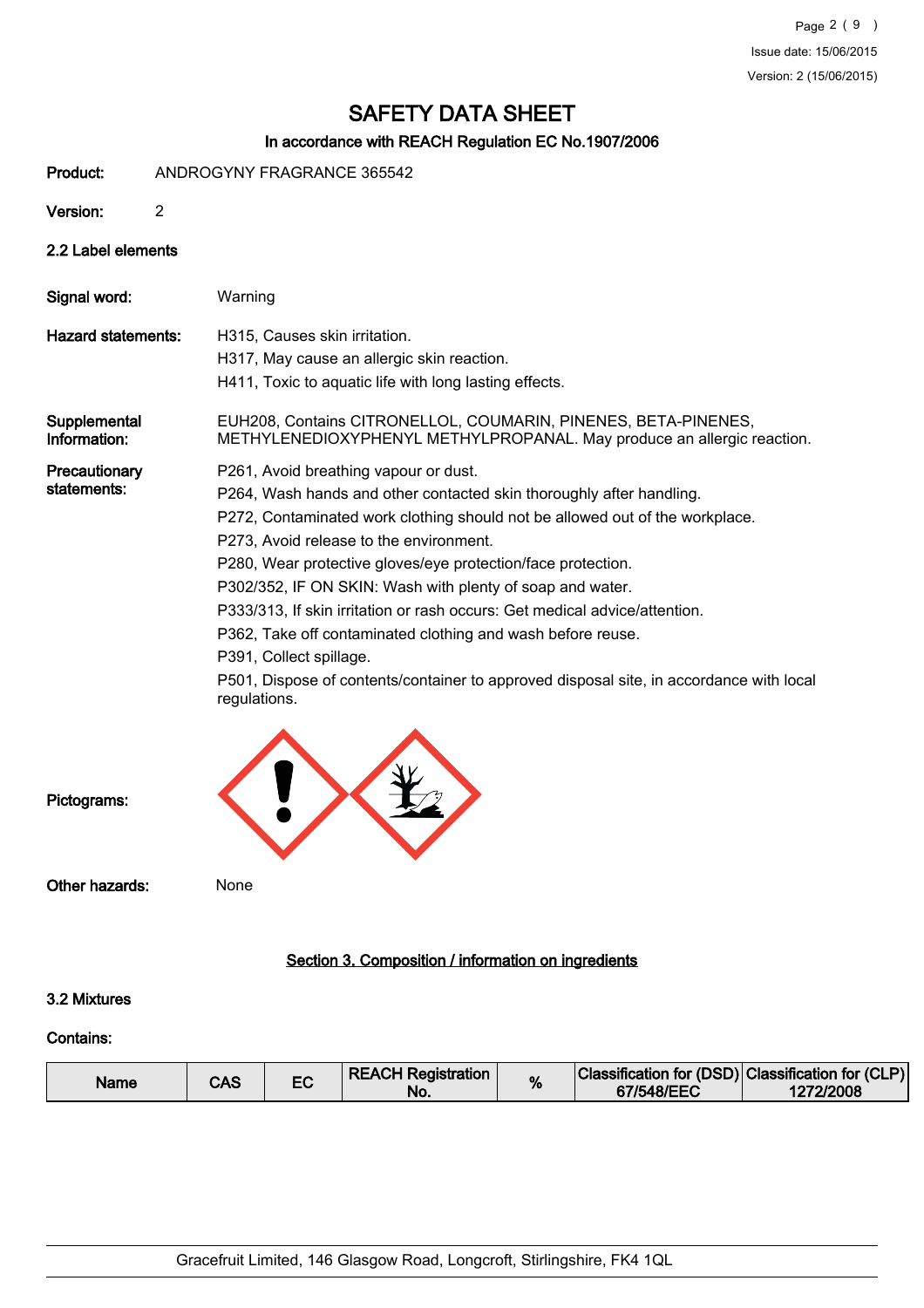Page 3 ( 9 ) Issue date: 15/06/2015 Version: 2 (15/06/2015)

# SAFETY DATA SHEET

## In accordance with REACH Regulation EC No.1907/2006

### Product: ANDROGYNY FRAGRANCE 365542

### Version: 2

| 2,6-DIMETHYL-7-<br>OCTEN-2-OL                                       | 18479-58-8    | 242-362-4 |                  | $3 - 5%$    | Xi : R38                          | EDI 2;H319,-                                                        |
|---------------------------------------------------------------------|---------------|-----------|------------------|-------------|-----------------------------------|---------------------------------------------------------------------|
| <b>HEXAMETHYLINDAN</b><br><b>OPYRAN</b>                             | 1222-05-5     | 214-946-9 | 01-2119488227-29 | $3 - 5%$    | N: R50/53                         | EH A1-EH C1; H410,-                                                 |
| <b>LINALYL ACETATE</b>                                              | 115-95-7      | 204-116-4 | 01-2119454789-19 | $3 - 5%$    | Xi : R38                          | SCI 2-EDI 2:H315-H319,-                                             |
| <b>TETRAMETHYL</b><br><b>ACETYLOCTAHYDR</b><br><b>ONAPHTHALENES</b> | 54464-57-2    | 259-174-3 |                  | $3 - 5%$    | Xi-N ; R38-R43-R51/53             | SCI 2-SS 1B-EH A1-EH<br>C1;H315-H317-H410,-                         |
| <b>LIMONENE</b>                                                     | 5989-27-5     | 227-813-5 |                  | $1 - 3%$    | Xn-N : R10-R38-R43-R65-<br>R50/53 | FL 3-SCI 2-SS 1B-AH 1-EH<br>A1-EH C1:H226-H304-<br>H315-H317-H410,- |
| <b>LINALOOL</b>                                                     | 78-70-6       | 201-134-4 | 01-2119474016-42 | $1 - 3%$    | Xi : R38                          | SCI 2-EDI 2:H315-H319,-                                             |
| BETA-IONONE                                                         | 14901-07-6    | 238-969-9 |                  | $1 - 3%$    | $N$ ; R51/53                      | EH C2:H411,-                                                        |
| <b>BUTYLPHENYL</b><br>METHYLPROPIONAL                               | 80-54-6       | 201-289-8 |                  | $1 - 3%$    | Xn-N; R22-R38-R43-R62-<br>R51/53  | ATO 4-SCI 2-SS 1B-REP<br>2-EH C2;H302-H315-H317-<br>H361-H411,-     |
| <b>ACETYL</b><br><b>HEXAMETHYL</b><br>TETRALIN (AHTN)               | 21145-77-7    | 244-240-6 |                  | $0.1 - 1\%$ | Xn-N ; R22-R50/53                 | ATO 4-EH A1-EH C1;<br>H302-H410,-                                   |
| METHYLENEDIOXYP<br><b>HENYL</b><br>METHYLPROPANAL                   | 1205-17-0     | 214-881-6 |                  | $0.1 - 1\%$ | Xi-N; R43-R51/53                  | SS 1B-EH C2;H317-H411,-                                             |
| CIS-3-HEXENYL<br><b>SALICYLATE</b>                                  | 65405-77-8    | 265-745-8 |                  | $0.1 - 1\%$ | $N:$ R50/53                       | EH A1-EH C1: H410,-                                                 |
| <b>PINENES</b>                                                      |               |           |                  | $0.1 - 1\%$ | Xn: R38-R43-R65                   | SCI 2-SS 1B-AH 1;H304-<br>H315-H317,-                               |
| <b>CITRONELLOL</b>                                                  | 106-22-9      | 203-375-0 | 01-2119453995-23 | $0.1 - 1\%$ | Xi-N : R38-R43-R51/53             | SCI 2-EDI 2-SS 1B;H315-<br>H317-H319,-                              |
| <b>BETA-PINENES</b>                                                 | 127-91-3      | 204-872-5 |                  | $0.1 - 1\%$ | Xn: R10-R38-R43-R65               | FL 3-SCI 2-SS 1B-AH 1:<br>H226-H304-H315-H317,-                     |
| <b>GAMMA-TERPINENE</b>                                              | 99-85-4       | 202-794-6 |                  | $0.1 - 1\%$ | Xn : R10-R65                      | FL 3-AH 1; H226-H304,-                                              |
| <b>COUMARIN</b>                                                     | $91-64-5$     | 202-086-7 |                  | $0.1 - 1\%$ | Xn : R22-R43                      | ATO 4-SS 1B:H302-H317.-                                             |
| ALPHA-PINENES                                                       | 80-56-8       | 201-291-9 |                  | < 0.1%      | Xn: R10-R38-R43-R65               | FL 3-SCI 2-SS 1B-AH 1:<br>H226-H304-H315-H317,-                     |
| P-CYMENE                                                            | $99 - 87 - 6$ | 202-796-7 |                  | < 0.1%      | Xn-N: R10-R65-R51/53              | FL 3-AH 1-EH C2;H226-<br>H304-H411,-                                |
| <b>MYRCENE</b>                                                      | 123-35-3      | 204-622-5 |                  | < 0.1%      | Xn: R10-R38-R65                   | FL 3-SCI 2-EDI 2-AH 1:<br>H226-H304-H315-H319,-                     |
| BETA-<br>CARYOPHYLLENE                                              | 87-44-5       | 201-746-1 |                  | < 0.1%      | Xn : R65                          | AH 1;H304,-                                                         |
| <b>TERPINOLENE</b>                                                  | 586-62-9      | 209-578-0 |                  | < 0.1%      | Xn-N : R43-R65-R50/53             | FL 3-SS 1B-AH 1-EH A1-<br>EH C1;H226-H304-H317-<br>H410.-           |
| ALPHA-TERPINENE                                                     | 99-86-5       | 202-795-1 |                  | < 0.1%      | Xn-N ; R10-R22-R65-<br>R51/53     | FL 3-ATO 4-AH 1-EH C2;<br>H226-H302-H304-H411,-                     |
| BETA-<br>PHELLANDRENE                                               | 555-10-2      | 209-081-9 |                  | < 0.1%      | Xn; R10-R65                       | FL 3-AH 1; H226-H304,-                                              |
| TRANS-BETA-<br><b>OCIMENE</b>                                       | 13877-91-3    | 237-641-2 |                  | < 0.1%      | Xn: R65                           | FL 3-AH 1; H226-H304,-                                              |
| 3-CARENE                                                            | 13466-78-9    | 236-719-3 |                  | < 0.1%      | Xn; R10-R38-R43-R65               | FL 3-SCI 2-SS 1B-AH 1;<br>H226-H304-H315-H317,-                     |

Substances with Community workplace exposure limits, not listed above:

| <b>Name</b>                       | CAS      | EC        | %           |
|-----------------------------------|----------|-----------|-------------|
| BHT (BUTYLATED<br>HYDROXYTOLUENE) | 128-37-0 | 204-881-4 | $< 0.001\%$ |
| DIETHYL PHTHALATE                 | 84-66-2  | 201-550-6 | 64.81%      |

Substances that are persistent, bioaccumulative and toxic or very persistent and very bioaccumulative, greater than 0.1%:

Not Applicable

Gracefruit Limited, 146 Glasgow Road, Longcroft, Stirlingshire, FK4 1QL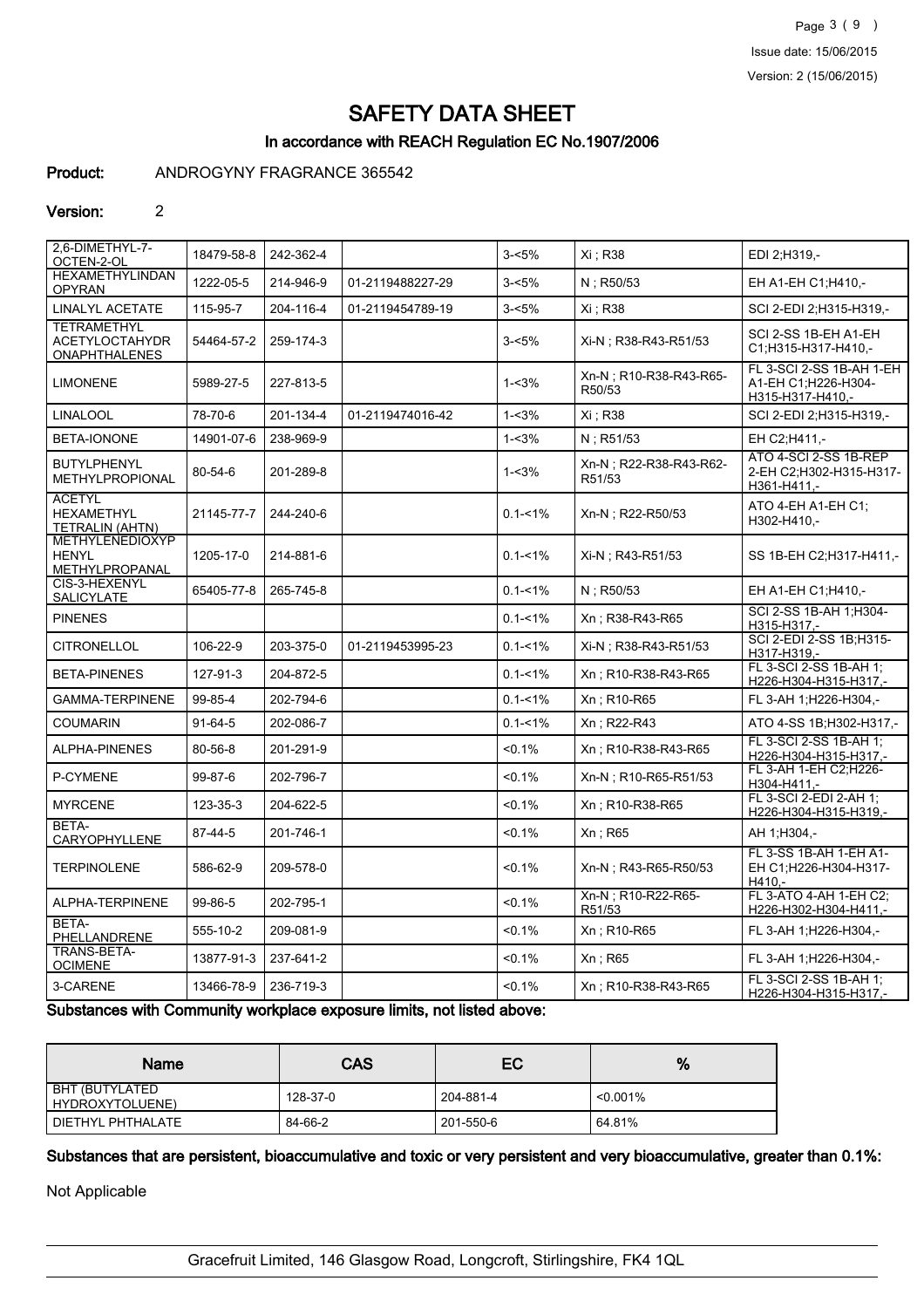## In accordance with REACH Regulation EC No.1907/2006

Product: ANDROGYNY FRAGRANCE 365542

Version: 2

## Section 4. First-aid measures

### 4.1 Description of first aid measures

IF ON SKIN: Wash with plenty of soap and water.

### 4.2 Most important symptoms and effects, both acute and delayed

Causes skin irritation.

May cause an allergic skin reaction.

### 4.3 Indication of any immediate medical attention and special treatment needed

None expected, see Section 4.1 for further information.

### SECTION 5: Firefighting measures

### 5.1 Extinguishing media

Suitable media: Carbon dioxide, Dry chemical, Foam.

### 5.2 Special hazards arising from the substance or mixture

In case of fire, may be liberated: Carbon monoxide, Unidentified organic compounds.

### 5.3 Advice for fire fighters:

In case of insufficient ventilation, wear suitable respiratory equipment.

### Section 6. Accidental release measures

### 6.1 Personal precautions, protective equipment and emergency procedures:

Avoid inhalation. Avoid contact with skin and eyes. See protective measures under Section 7 and 8.

### 6.2 Environmental precautions:

Keep away from drains, surface and ground water, and soil.

### 6.3 Methods and material for containment and cleaning up:

Remove ignition sources. Provide adequate ventilation. Avoid excessive inhalation of vapours. Contain spillage immediately by use of sand or inert powder. Dispose of according to local regulations.

### 6.4 Reference to other sections:

Also refer to sections 8 and 13.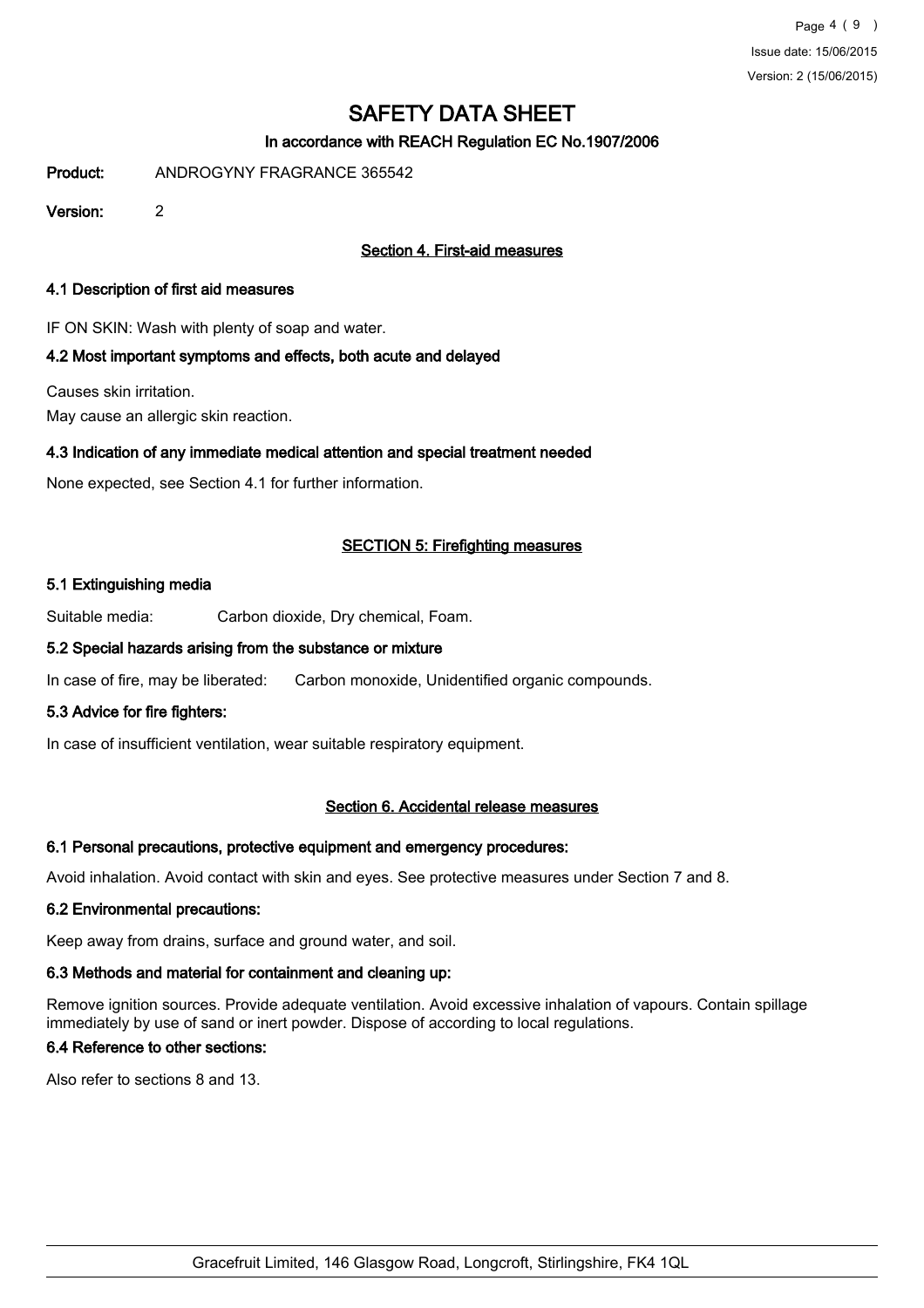### In accordance with REACH Regulation EC No.1907/2006

Product: ANDROGYNY FRAGRANCE 365542

Version: 2

### Section 7. Handling and storage

### 7.1 Precautions for safe handling:

Keep away from heat, sparks, open flames and hot surfaces. - No smoking. Use personal protective equipment as required. Use in accordance with good manufacturing and industrial hygiene practices. Use in areas with adequate ventilation Do not eat, drink or smoke when using this product.

### 7.2 Conditions for safe storage, including any incompatibilities:

Store in a well-ventilated place. Keep container tightly closed. Keep cool. Ground/bond container and receiving equipment. Use explosion-proof electrical, ventilating and lighting equipment. Use only non-sparking tools. Take precautionary measures against static discharge.

#### 7.3 Specific end use(s):

Use in accordance with good manufacturing and industrial hygiene practices.

### Section 8. Exposure controls/personal protection

#### 8.1 Control parameters

#### Workplace exposure limits:

| Ingredient            | <b>CAS</b> | EC            | <b>Description</b>                                         | ppm | mg/m <sup>3</sup> | Reference           |
|-----------------------|------------|---------------|------------------------------------------------------------|-----|-------------------|---------------------|
| <b>BHT (BUTYLATED</b> |            | 204-881-      | Long-term exposure limit (8-hour<br>TWA reference period)  |     | 10                | UK EH40 Oct<br>2007 |
| HYDROXYTOLUENE)       | 128-37-0   | 4             | Short-term exposure limit (15-<br>minute reference period) |     |                   | UK EH40 Oct<br>2007 |
| DIETHYL PHTHALATE     | 84-66-2    | 201-550-<br>6 | Long-term exposure limit (8-hour<br>TWA reference period)  |     | 5                 | UK EH40 Oct<br>2007 |
|                       |            |               | Short-term exposure limit (15-<br>minute reference period) |     | 10                | UK EH40 Oct<br>2007 |

### 8.2 Exposure Controls

### Eye / Skin Protection

Wear protective gloves/eye protection/face protection

### Respiratory Protection

Ensure adequate and ongoing ventilation is maintained in order to prevent build up of excessive vapour and to ensure occupational exposure limits are adhered to. If appropriate, and depending on your patterns and volumes of use, the following engineering controls may be required as additional protective measures: a) Isolate mixing rooms and other areas where this material is used or openly handled. Maintain these areas under negative air pressure relative to the rest of the plant. b) Employ the use of Personal protective equipment - an approved, properly fitted respirator with organic vapour cartridges or canisters and particulate filters. c) Use local exhaust ventilation around open tanks and other open sources of potential exposures in order to avoid excessive inhalation, including places where this material is openly weighed or measured. In addition, use general dilution ventilation of the work area to eliminate or reduce possible worker exposures. d) Use closed systems for transferring and processing this material.

Also refer to Sections 2 and 7.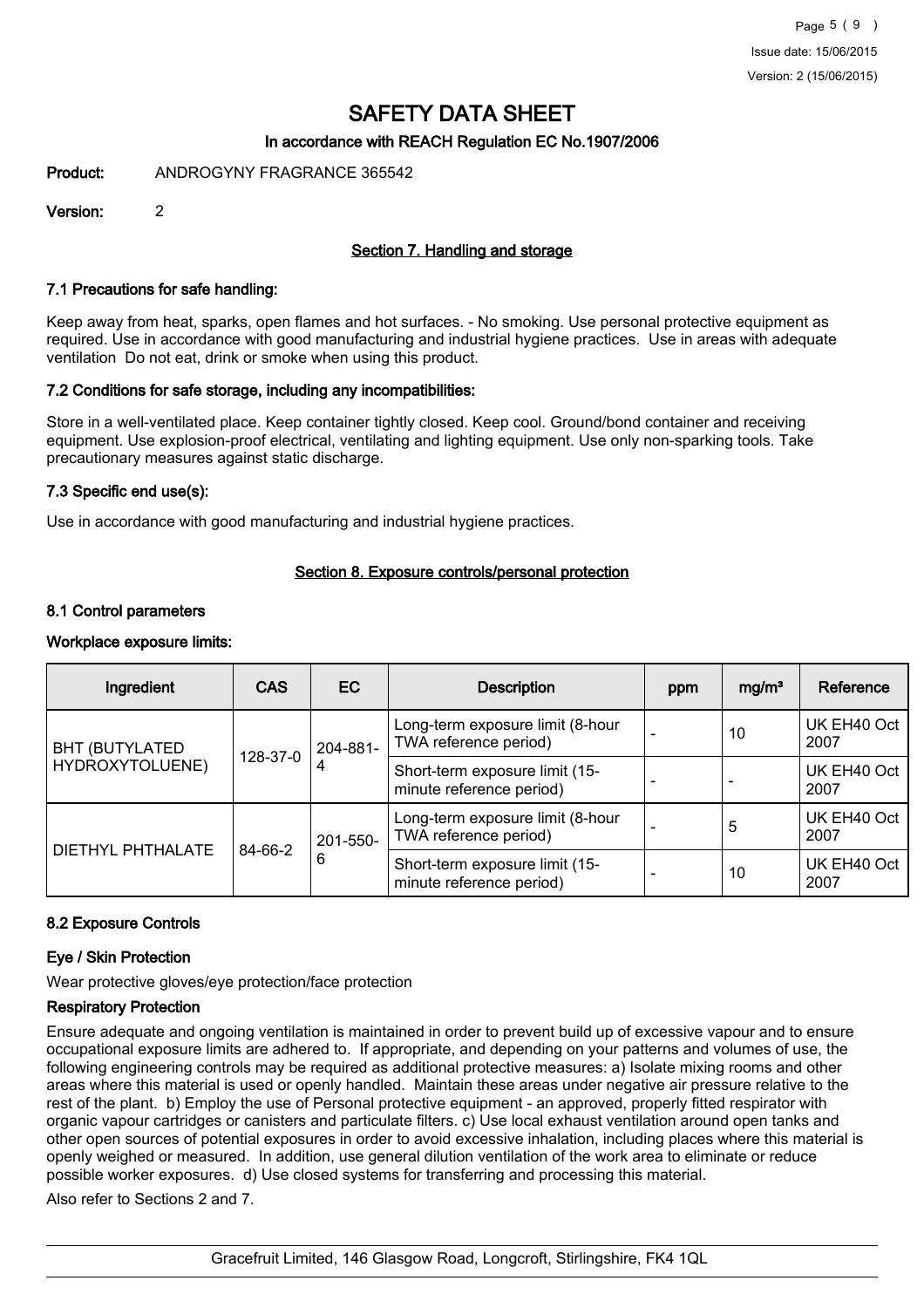## In accordance with REACH Regulation EC No.1907/2006

Product: ANDROGYNY FRAGRANCE 365542

Version: 2

## Section 9. Physical and chemical properties

## 9.1 Information on basic physical and chemical properties

| Appearance:                    | Clear colourless to pale yellow liquid |
|--------------------------------|----------------------------------------|
| Odour:                         | Not determined                         |
| pH:                            | Not determined                         |
| Initial boiling point / range: | Not determined                         |
| Flash point:                   | 90 $^{\circ}$ C                        |
| Vapour pressure:               | Not determined                         |
| <b>Relative density:</b>       | 1.0460 - 1.0500                        |
| Solubility(ies):               | Not determined                         |
| 9.2 Other information:         | None available                         |

## Section 10. Stability and reactivity

### 10.1 Reactivity:

Presents no significant reactivity hazard, by itself or in contact with water.

### 10.2 Chemical stability:

Good stability under normal storage conditions.

### 10.3 Possibility of hazardous reactions:

Not expected under normal conditions of use.

### 10.4 Conditions to avoid:

Avoid extreme heat.

### 10.5 Incompatible materials:

Avoid contact with strong acids, alkalis or oxidising agents.

## 10.6 Hazardous decomposition products:

Not expected.

## Section 11. Toxicological information

### 11.1 Information on toxicological effects

This mixture has not been tested as a whole for health effects. The health effects have been calculated using the methods outlined in Regulation (EC) No 1272/2008 (CLP).

Causes skin irritation.

May cause an allergic skin reaction.

### Assumed Toxicity Value (LD50 or ATE) for Acute Oral Toxicity:  $>$ 5000 mg/kg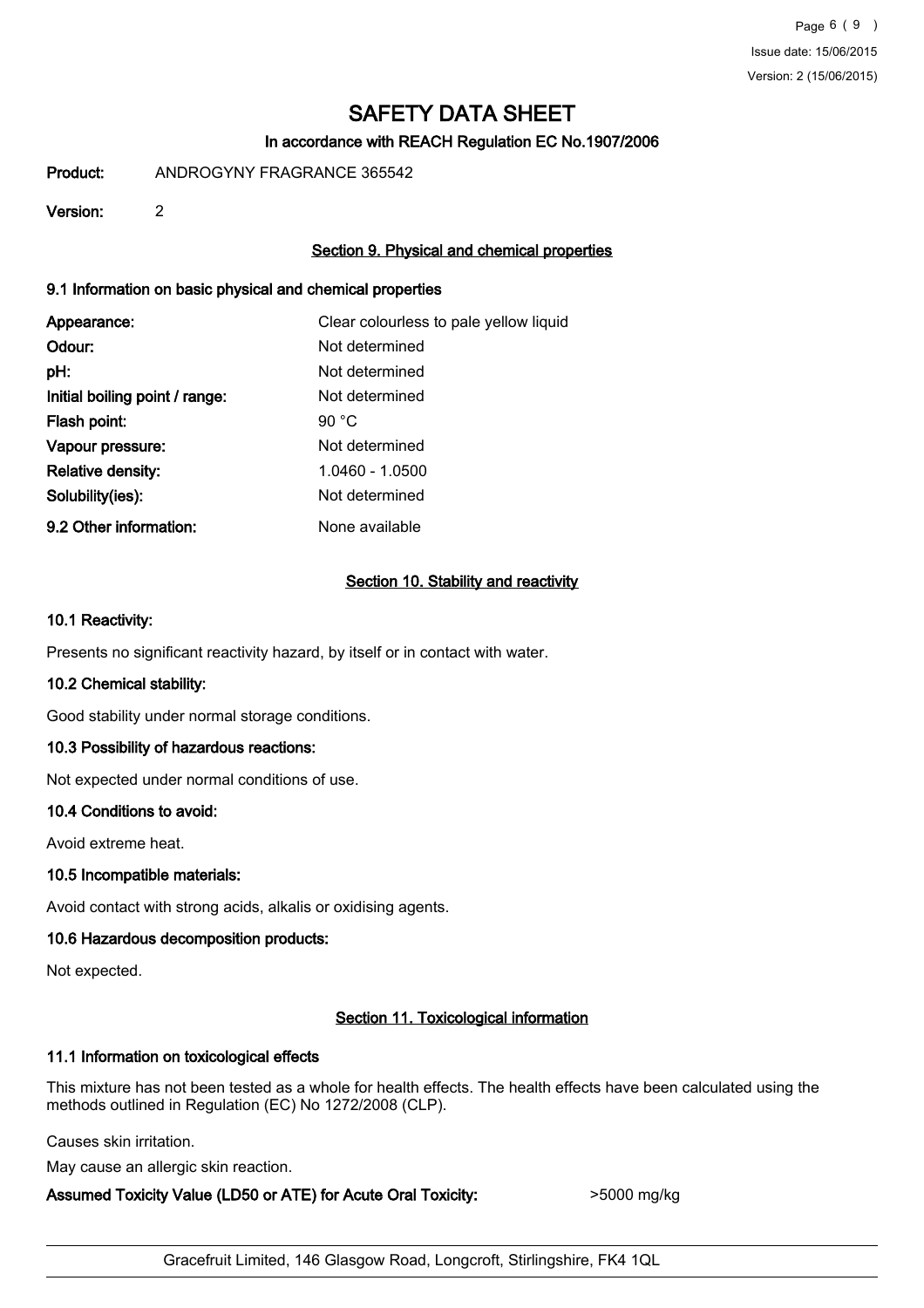## In accordance with REACH Regulation EC No.1907/2006

Product: ANDROGYNY FRAGRANCE 365542

Version: 2

Assumed Toxicity Value (LD50 or ATE) for Acute Dermal Toxicity: >5000 Assumed Toxicity Value (LC50 or ATE) for Acute Inhalation Toxicity: Not Available Inhalation Route: Not Available

## Information about hazardous ingredients in the mixture

| Ingredient                               | CAS           | EC        | LD50/ATE Oral | LD50/ATE<br>Dermal | LC50/ATE<br>Inhalation | LC50 Route    |
|------------------------------------------|---------------|-----------|---------------|--------------------|------------------------|---------------|
| l BUTYLPHENYL<br><b>IMETHYLPROPIONAL</b> | $80 - 54 - 6$ | 201-289-8 | 1390          | Not available      | Not available          | Not available |

Refer to Sections 2 and 3 for additional information.

### Section 12. Ecological information

### 12.1 Toxicity:

Toxic to aquatic life with long lasting effects.

- 12.2 Persistence and degradability: Not available 12.3 Bioaccumulative potential: Not available
- 12.4 Mobility in soil: Not available

### 12.5 Results of PBT and vPvB assessment:

This substance does not meet the PBT/vPvB criteria of REACH, annex XIII.

12.6 Other adverse effects: Not available

### Section 13. Disposal considerations

### 13.1 Waste treatment methods:

Dispose of in accordance with local regulations. Avoid disposing into drainage systems and into the environment. Empty containers should be taken to an approved waste handling site for recycling or disposal.

### Section 14. Transport information

| 14.1 UN number:                    | UN3082                                                                                                                     |
|------------------------------------|----------------------------------------------------------------------------------------------------------------------------|
| 14.2 UN Proper Shipping Name:      | ENVIRONMENTALLY HAZARDOUS SUBSTANCE, LIQUID, N.O.S.<br>(HEXAMETHYLINDANOPYRAN, TETRAMETHYL<br>ACETYLOCTAHYDRONAPHTHALENES) |
| 14.3 Transport hazard class(es):   | 9                                                                                                                          |
| Sub Risk:                          |                                                                                                                            |
| 14.4. Packing Group:               | Ш                                                                                                                          |
| <b>14.5 Environmental hazards:</b> | This is an environmentally hazardous substance.                                                                            |
| 14.6 Special precautions for user: | None additional                                                                                                            |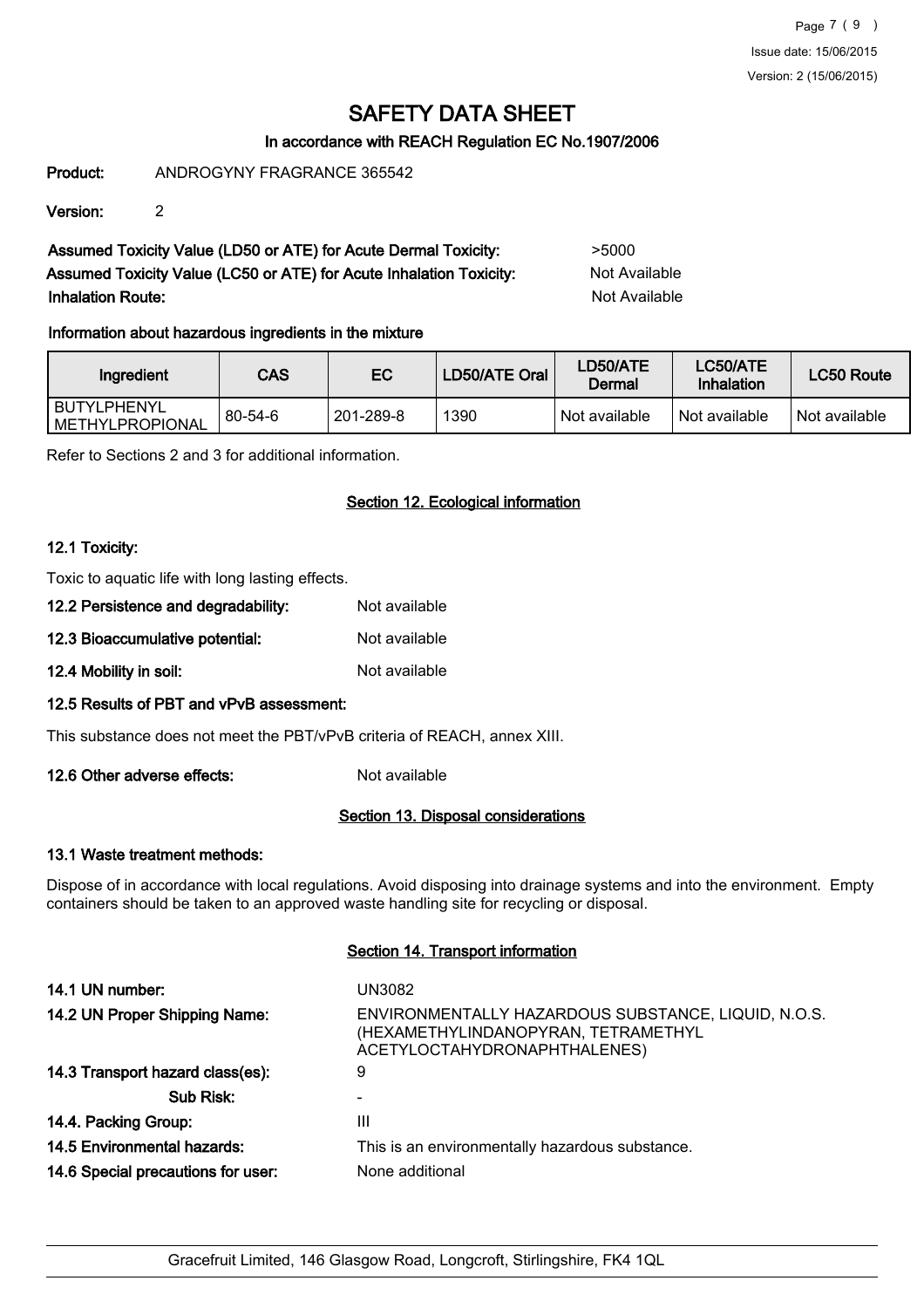## In accordance with REACH Regulation EC No.1907/2006

Product: ANDROGYNY FRAGRANCE 365542

Version: 2

## 14.7 Transport in bulk according to Annex II of MARPOL73/78 and the IBC Code:

Not applicable

## Section 15. Regulatory information

## 15.1 Safety, health and environmental regulations/legislation specific for the substance or mixture

None additional

### 15.2 Chemical Safety Assessment

A Chemical Safety Assessment has not been carried out for this product.

### Section 16. Other information

| Concentration % Limits:         | EH C2=22.84% EH C3=2.28% SCI 2=78.50% SS 1=33.33% |
|---------------------------------|---------------------------------------------------|
| <b>Total Fractional Values:</b> | EH C2=4.38 EH C3=43.78 SCI 2=1.27 SS 1=3.00       |

### Key to revisions:

Concentration % Limits SECTION 3: Composition/information on ingredients

### Key to abbreviations:

| Abbreviation     | Meaning                                                                   |
|------------------|---------------------------------------------------------------------------|
| AH <sub>1</sub>  | Aspiration Hazard Category 1                                              |
| ATO <sub>4</sub> | Acute Toxicity - Oral Category 4                                          |
| EDI <sub>2</sub> | Eye Damage / Irritation Category 2                                        |
| EH A1            | Hazardous to the Aquatic Environment - Acute Hazard Category 1            |
| EH <sub>C1</sub> | Hazardous to the Aquatic Environment - Long-term Hazard Category 1        |
| EH <sub>C2</sub> | Hazardous to the Aquatic Environment - Long-term Hazard Category 2        |
| FL <sub>3</sub>  | Flammable Liquid, Hazard Category 3                                       |
| H226             | Flammable liquid and vapour.                                              |
| H302             | Harmful if swallowed.                                                     |
| H304             | May be fatal if swallowed and enters airways.                             |
| H315             | Causes skin irritation.                                                   |
| H317             | May cause an allergic skin reaction.                                      |
| H319             | Causes serious eye irritation.                                            |
| H361             | Suspected of damaging fertility or the unborn child (exposure route).     |
| H410             | Very toxic to aquatic life with long lasting effects.                     |
| H411             | Toxic to aquatic life with long lasting effects.                          |
| P202             | Do not handle until all safety precautions have been read and understood. |
| P210             | Keep away from heat, sparks, open flames and hot surfaces. - No smoking.  |
| P233             | Keep container tightly closed.                                            |
| P240             | Ground/bond container and receiving equipment.                            |
| P241             | Use explosion-proof electrical, ventilating and lighting equipment.       |